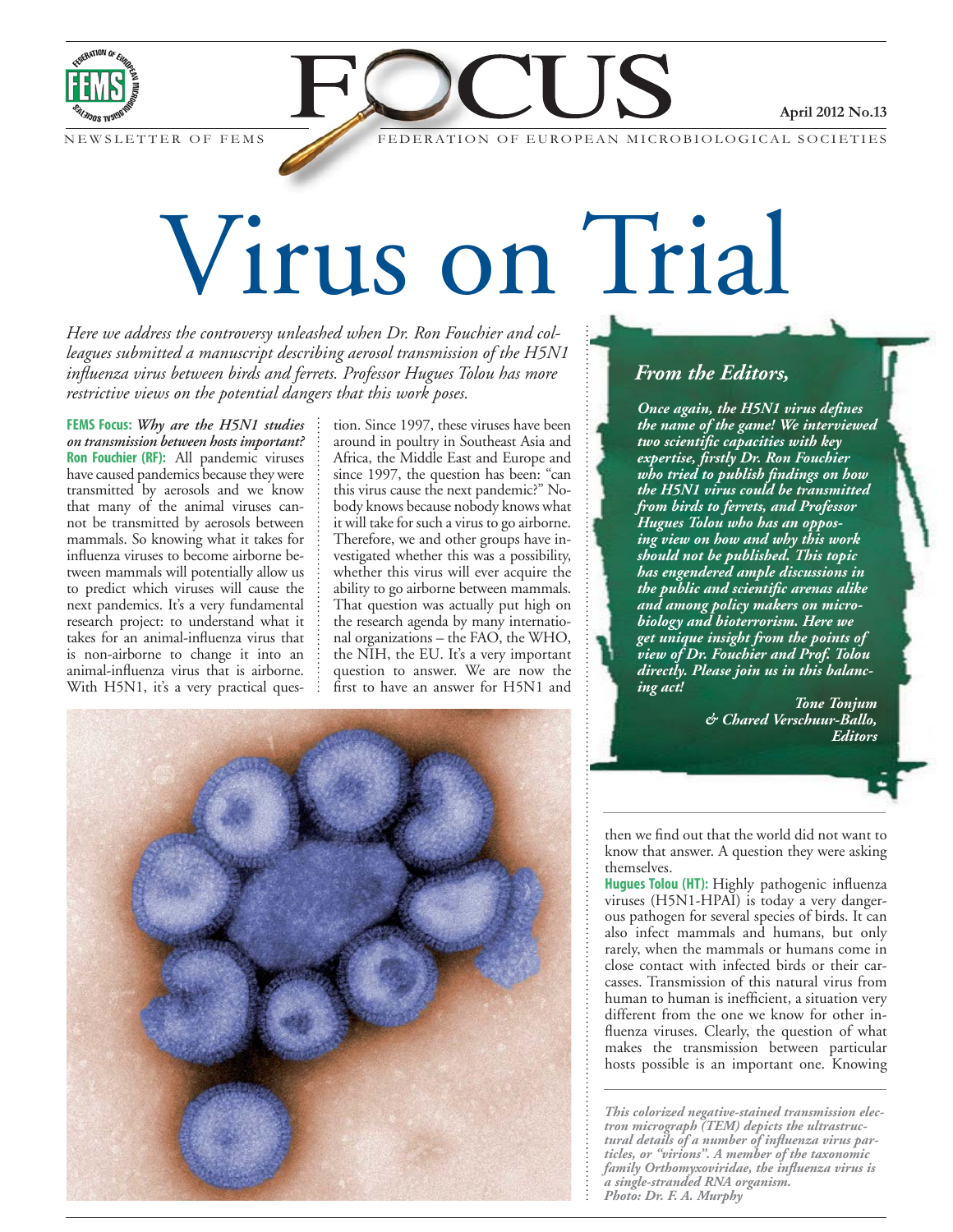the answer, we could conceive, maybe, new strategies for prevention.

#### *Has the work on the H5N1 mutation demonstrated that H5N1 will evolve and spread without further human intervention?*

**RF:** Several of the mutations that we find in our airborne virus are already occurring in the field. We even see viruses with dual viral mutations, thus, the chance that these viruses like ours is going to evolve in the field are always present. That chance is not nil. I do not know exactly how big the chance is but I do know that the consequences might be fairly large. So the chance of this happening is very hard to calculate but you know that if it happens, we might be in trouble. Therefore, we have to be prepared for that.

**HT:** Clearly not. The process used remains artificial; it has "forced" the evolution of the virus in a particular condition. No one can certify that the virus will evolve the same way if the experiment is done again (except if it has already been done!), and no one can certify that the virus will evolve that way in nature.

*Why were methodological details from papers submitted to Science and Nature describing research that genetically modified the H5N1 virus to increase its aerosol transmissibility among mammals retracted? What about scientific freedom?*

**RF:** The US National Science Advisory Board for Biosecurity (NSABB) was afraid that people with bad intentions would misuse our information. At the same time, they recognize that the work was important and needed to be shared with the scientific field and so they recommended to the US government that some mechanism would be put in place to share the detailed information with people with the legitimate need to know on a confidential basis. That was the advice of the NSABB and the NSABB advised the US government and the US government took over their advice. Then, the US government asked us, the authors, and the journals to do what the NSABB had asked. Now, we were not agreeing with what the NSABB had said. We did not agree with the risks, we did not agree with the limited benefits that the NSABB



*Source: Chared Verschuur-Ballo* 

*Ron Fouchier received a PhD in Medicine from the University of Amsterdam in 1995, for his studies on molecular determinants of HIV-1 phenotype variability at the Department of Clinical Viro-immunology, Sanquin Research. He was a post-doctoral fellow at the Howard Hughes Medical Institute, University of Pennsylvania School of Medicine in Philadelphia, from 1995-1998, where he studied the function of the HIV-1 Vif protein, and nuclear transport of HIV-1 pre-integration complexes. He subsequently joined the Department of Virology at Erasmus MC to start a new group studying the molecular biology of respiratory viruses, in particular influenza A virus. As a KNAW fellow, he studied influenza virus zoonoses and pathogenicity. Recent achievements of his team include the identification and characterization of several "new" viruses; the human metapneumovirus (hMPV), a human coronavirus (hCoV-NL), the SARS coronavirus (SARS-CoV), and a new influenza A virus subtype (H16). Currently, his research is focused on the evolution and molecular biology of respiratory viruses in humans and animals, with special emphasis on influenza virus zoonoses and pandemics, and hMPV. Ron Fouchier is a member of the "Jonge Akademie" of the KNAW. (source: Erasmus MC website)*



*Source: Prof. Hugues Tolou* 

*H. Tolou, MD, PhD, first worked as a physician in the French navy. In 1987, he joined the Institute of Tropical Medicine of the French Armed Forces Health Service (IMTSSA, "Le Pharo"), in Marseilles. From 1991 to 2011, he was the chief of the laboratory of tropical virology in this institute. His research focused on arboviruses, particularly yellow fever, dengue and chikungunya. His main fields of research were molecular biology and epidemiology, viruses' evolution, antivirals and physiopathology of severe infections. Diagnosis was also developed, including identification of new emerging viruses, making the laboratory a French National Centre of Reference (CNR) for arboviruses. During this period, H. Tolou worked as an expert for both military and civilian authorities for questions relative to tropical and emerging viruses and infections, public health impact of expanding arboviruses. He is now the scientific director of the new Institute of Biomedical Research of the French Armed Forces (IRBA) in Bretigny sur Orge. He authored or co-authored more than 70 publications.*



had identified. We think the benefits of publishing will be far, far bigger.

**HT:** Freedom is not tolerable when it consists in producing hazards and threats. Of course, defining what is hazardous or risky and what is potential benefit, is not so easy. Maybe we would never have had to face a transmissible-highly pathogenic H5N1 virus, but now, we know it is possible. Maybe the virus could escape from the laboratory, or somebody, somewhere, is working to produce another one, now being sure he can succeed.

## *Why is there a controversy related to the H5N1 mutants and scientific freedom? (i.e., why did the USA government attempt to restrict publication of sensitive data in Nature, Science, and elsewhere)*

**RF:** We did not agree with the advice of the NSABB. The WHO also recommended that it is important to publish but it's also important to recognize the controversy that has arisen. They recommended a strong communications strategy as well as some additional review of the biosafety and biosecurity issues again but now with the manu-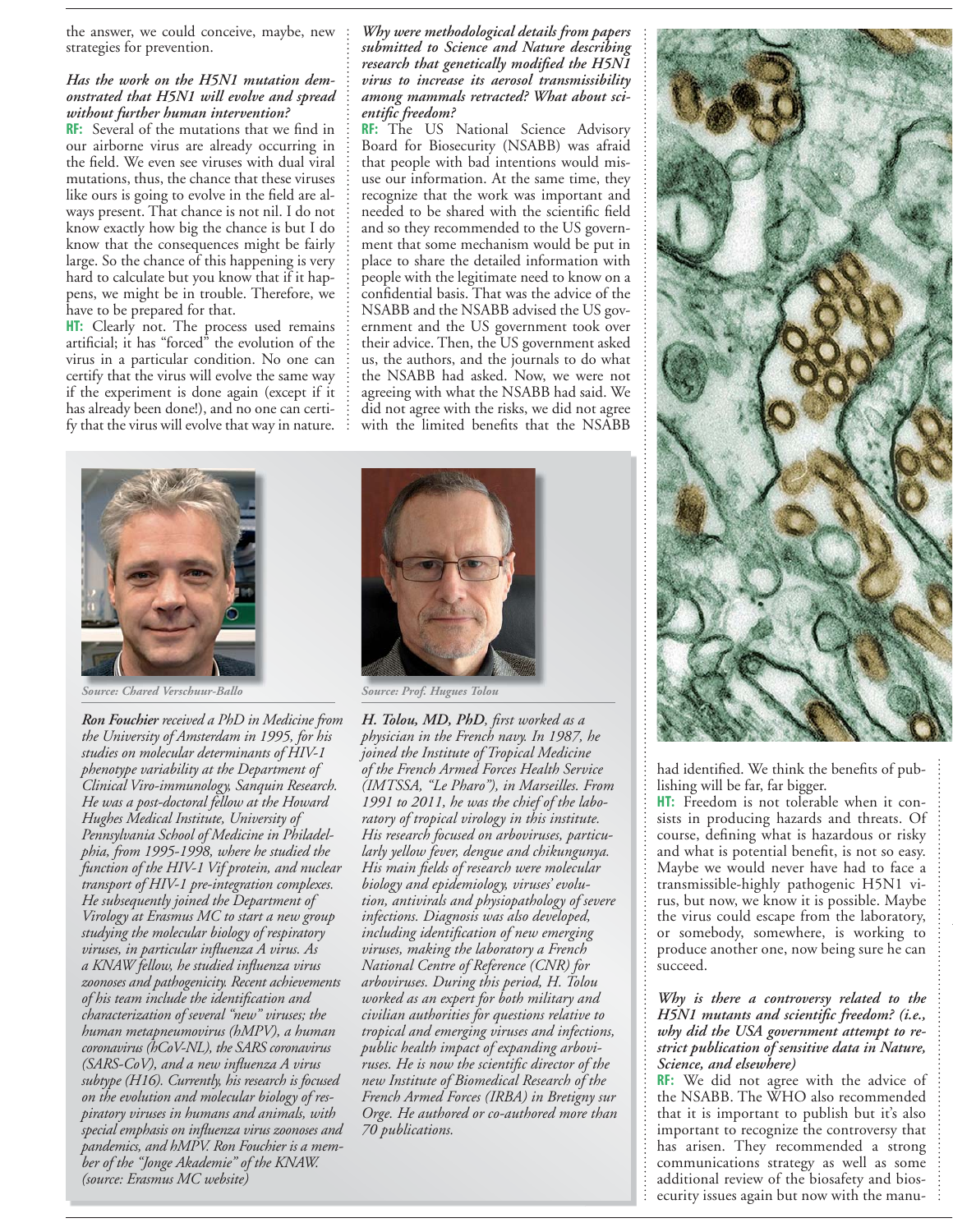

ner to limit diffusion and misuse of specific methodologies and results. I am not sure it is an efficient strategy. Once manufactured, there are many ways for a dangerous pathogen to "leak" from a laboratory, as it was the case for Bacillus anthracis spores in 2001. Like Professor Luc Montagnier (last issue of "Science et Avenir"), I would prefer that such research is not done at all.

#### *Why/How do such studies have so strong ethical aspects and public interest? What is the potential of these studies in the context of bioterrorism?*

**RF:** The ethics is a hard thing. In my opinion, the infectious disease community should determine what needs to be analyzed, what needs to be investigated and then biosafety and biosecurity experts can help determine under what conditions you do the research. That's the normal procedure in any type of research and that is also how it went in this case. The entire flu community decided what needed to be done. Biosafety and biosecurity experts decided how it should be done and we explain what we do and how we do it to the public.

**HT:** Manufacturing (potentially) "the more dangerous virus for mankind that has ever existed" obviously create a risk, not for the scientists that did the job (they know how to protect themselves), but for populations. It is not surprising that such an activity has ethical aspects and gives rise to public interest! In fact, I consider it deserves even more interest, included from politicians. In our "small village", infectious, highly transmissible diseases have proven to be a global problem.

*Colorized transmission electron micrograph of Avian influenza A H5N1 viruses (seen in gold) grown in MDCK cells (seen in green). Photo: Cynthia Goldsmith*

scripts. So this is going to happen and the NSABB has been asked by the US government to re-convene and have a discussion again about this issue. The Dutch government will be doing that on the short term too. They will assemble a group of experts to look at these issues. Hopefully, by that time, after international governments will look at the publication, we can also publish. The journals, Science and Nature, as well as the authors were very pleased with the outcome of the WHO meeting because we finally got support for what we've been doing all these years and also we receive support for our intention to publish.

**HT:** Since the publication of the modification of ectromelia virus (Jackson et al., J. Virol. 2001, 75:1205-10), and maybe for other reasons, USA authorities (and many people in the world) consider that some "dual use" researches and results create new threats for populations or environment that go beyond the potential benefits. However, it is disturbing to observe that the work on H5N1-HPAI has been largely financed on US funds (as far as I know). It has been proposed to control the publication of such works in such a man-

| <b>H5N1 TIMELINE</b> |                                                                                                                                                                                                                                  |
|----------------------|----------------------------------------------------------------------------------------------------------------------------------------------------------------------------------------------------------------------------------|
| $2007 - 2011$        | Ron Fouchier and his team conducted research on aerosol transmissibility of the H5N1 virus in a laboratory                                                                                                                       |
|                      | in Rotterdam, The Netherlands                                                                                                                                                                                                    |
| <b>July 2011</b>     | Fouchier stepped into his boss's office and reports that H5N1 can go airborne (http://nyti.ms/xlf454)                                                                                                                            |
| September 2011       | Fouchier presented the group's findings in a scientific meeting on flu in Malta                                                                                                                                                  |
| September 2011       | New Scientist reported Fouchier's report (http://bit.ly/pLMgag)                                                                                                                                                                  |
| November 17, 2011    | Dr. Thomas Inglesby, a bioterrorism expert and director of the Center for Biosecurity of the University of<br>Pittsburgh Medical Center comments on Fouchier's research and rattles bioterrorism field (http://n.pr/<br>tYMPeK). |
|                      | More stories followed.                                                                                                                                                                                                           |
| December 20, 2011    | US National Science Advisory Board for Biosecurity (NSABB) advised the government to put a stop on the<br>publication of Fouchier's work (http://1.usa.gov/vm8GPQ)                                                               |
| December 23, 2011    | Al-Jazeera produced a video report on the NSABB decision. (http://youtu.be/NUOTBPZ25RM) Other<br>news stories and speculations followed.                                                                                         |
| December 30, 2011    | WHO expressed concerns that new H5N1 influenza research could undermine the 2011 Pandemic Influ-<br>enza Preparedness Framework (http://bit.ly/rYX6ei)                                                                           |
| January 2012         | The controversy on the H5N1 research heightens. Several newspapers and magazines have produced<br>several stories and interviews. The public asked why this kind of research was done. Some scientists are                       |
|                      | surprised and asserted scientific freedom.                                                                                                                                                                                       |
| January 20, 2012     | Scientists related to the research agree to a 60-day moratorium on the controversial H5N1 research.                                                                                                                              |
| February 16-17, 2012 | WHO holds a meeting to talk about H5N1 controversy, concludes that it is an important research and<br>supports full publication.                                                                                                 |
| March 20, 2012       | 60-day moratorium expired. Scientists expect to resume work.                                                                                                                                                                     |
| March 30, 2012       | NSABB reverses decision. H5N1 research safe to publish.                                                                                                                                                                          |